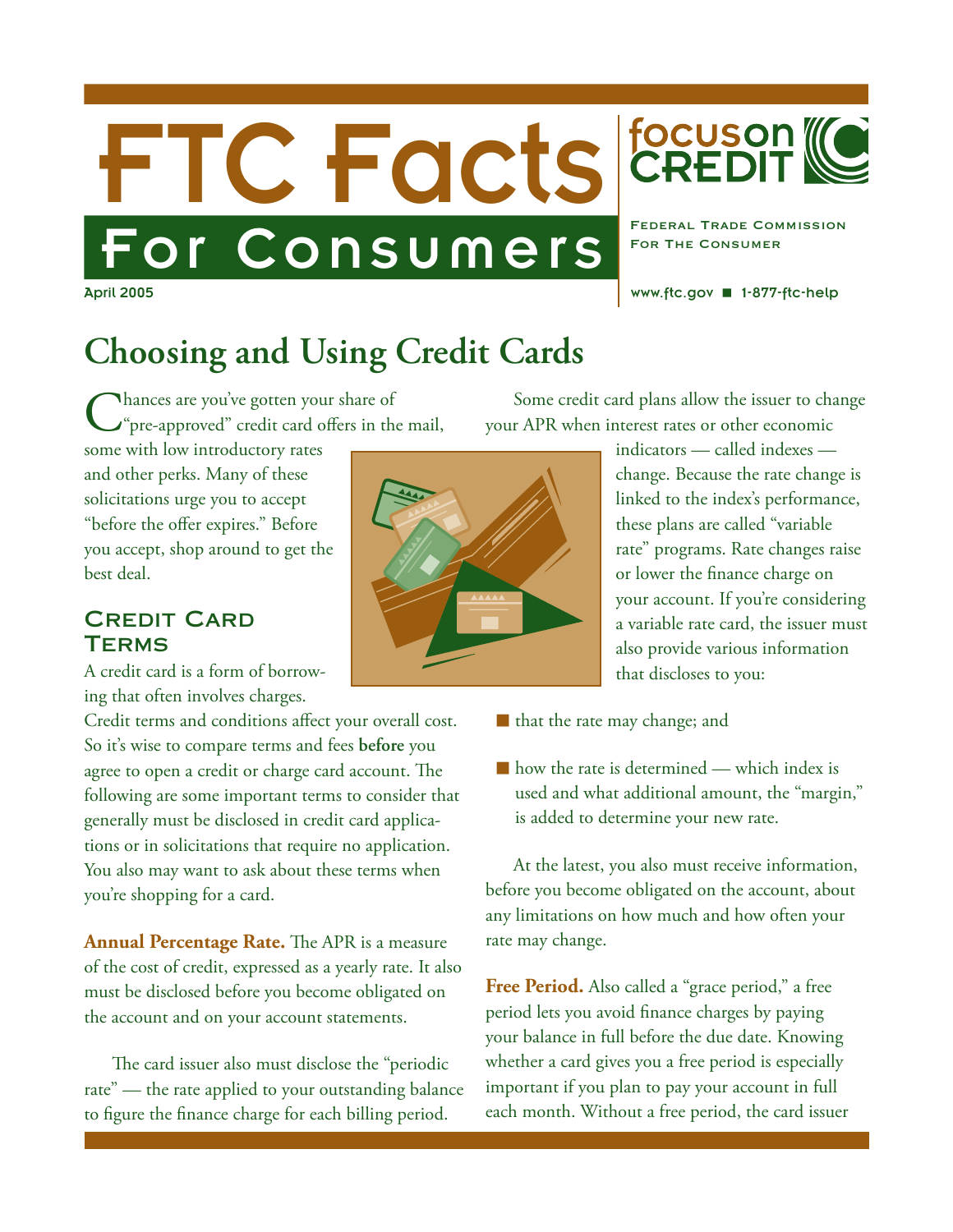may impose a finance charge from the date you use your card or from the date each transaction is posted to your account. If your card includes a free period, the issuer must mail your bill at least 14 days before the due date so you'll have enough time to pay.

**Annual Fees.** Most issuers charge annual membership or participation fees. They often range from \$25 to \$50, sometimes up to \$100; "gold" or "platinum" cards often charge up to \$75 and sometimes up to several hundred dollars.

#### **Transaction Fees and Other Charges.** A card

may include other costs. Some issuers charge a fee if you use the card to get a cash advance, make a late payment, or exceed your credit limit. Some charge a monthly fee whether or not you use the card.

#### **Balance Computation Method for the Finance**

**Charge.** If you don't have a free period, or if you expect to pay for purchases over time, it's important to know what method the issuer uses to calculate your finance charge. This can make a big difference in how much of a finance charge you'll pay — even if the APR and your buying patterns remain relatively constant. See page 4 for examples of how the methods can affect your costs.

### **Examples of balance computation methods include the following:**

**Average Daily Balance.** This is the most common calculation method. It credits your account from the day payment is received by the issuer. To figure the balance due, the issuer totals the beginning balance

for each day in the billing period and subtracts any credits made to your account that day. While new purchases may or may not be added to the balance, depending on your plan, cash advances typically are included. The resulting daily balances are added for the billing cycle. The total is then divided by the number of days in the billing period to get the "average daily balance."

**Adjusted Balance.** This is usually the most advantageous method for card holders. Your balance is determined by subtracting payments or credits received during the current billing period from the balance at

> the end of the previous billing period. Purchases made during the billing period aren't included.

This method gives you until the end of the billing cycle to pay a portion of your

balance to avoid the interest charges on that amount. Some creditors exclude prior, unpaid finance charges from the previous balance.

**Previous Balance.** This is the amount you owed at the end of the previous billing period. Payments, credits and new purchases during the current billing period are not included. Some creditors also exclude unpaid finance charges.

**Two-cycle Balances.** Issuers sometimes use various methods to calculate your balance that make use of your last two month's account activity. Read your agreement carefully to find out if your issuer uses this approach and, if so, what specific two-cycle method is used.

*It's important to know what method the issuer uses to calculate your finance charge.*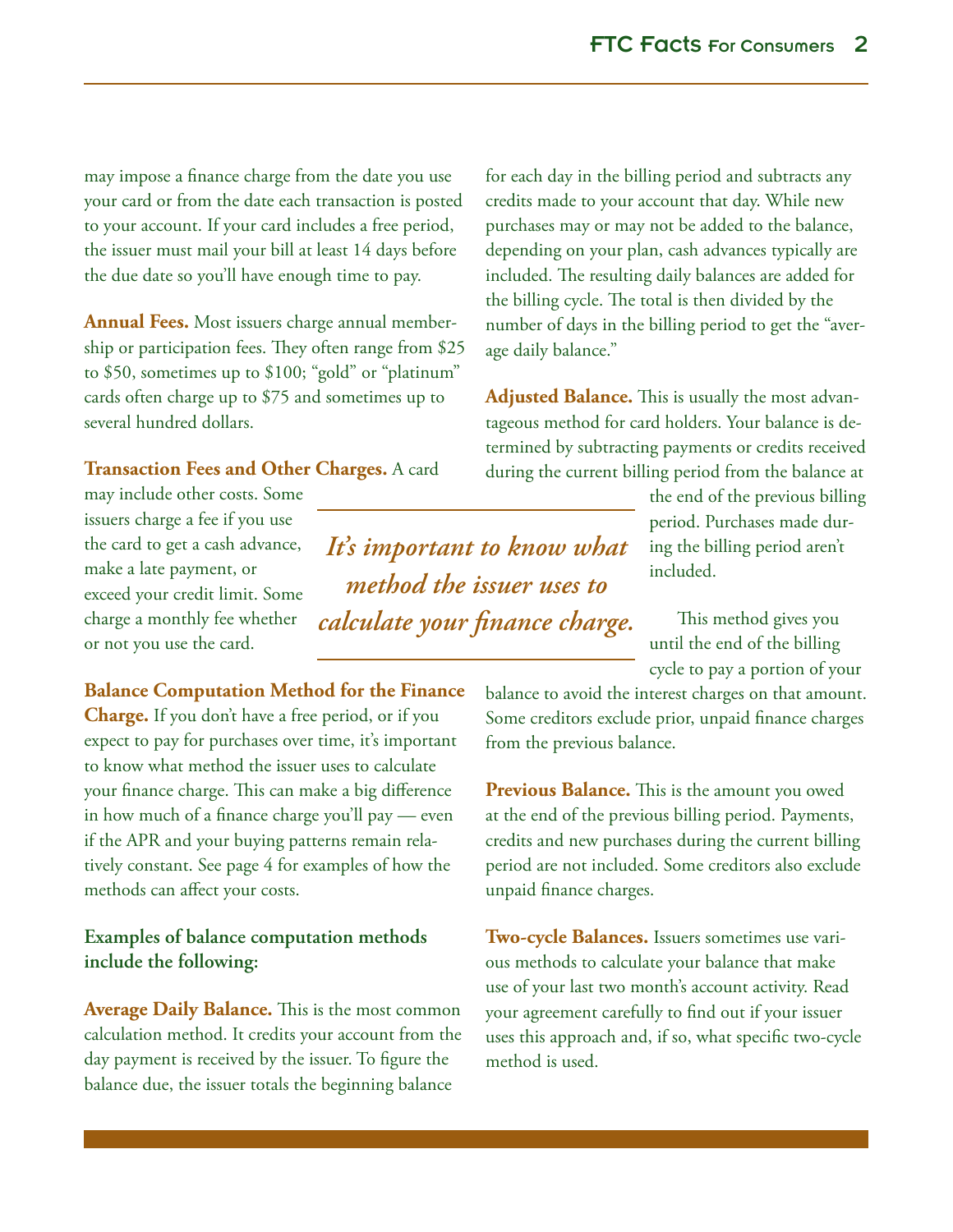If you don't understand how your balance is calculated, ask your card issuer. An explanation must also appear on your billing statements.

# Other Costs and Features

Credit terms vary among issuers. When shopping for a card, think about how you plan to use it. If you expect to pay your bills in full each month, the annual fee and other charges may be more important than the periodic rate and the APR, if there is a grace period for purchases. However, if you use the cash advance feature, many cards do not permit a grace period for the amounts due — even if they have a grace period for purchases. So, it may still be wise

to consider the APR and balance computation method. Also, if you plan to pay for purchases over time, the APR and the balance computation method are definitely major considerations.

You'll probably also want to consider if the credit limit is high

enough, how widely the card is accepted, and the plan's services and features. For example, you may be interested in "affinity cards" — all-purpose credit cards sponsored by professional organizations, college alumni associations, and some members of the travel industry. An affinity card issuer often donates a portion of the annual fees or charges to the sponsoring organization or qualifies you for free travel or other bonuses.

**Special Delinquency Rates.** Some cards with low rates for on-time payments apply a very high APR if you are late a certain number of times in any specified time period. These rates sometimes exceed 20 percent. Information about delinquency rates should solicitations that do not require an application.

be disclosed to you in credit card applications or in

# Receiving a Credit Card

Federal law prohibits issuers from sending you a card you didn't ask for. However, an issuer **can** send you a renewal or substitute card without your request. Issuers also may send you an application or a solicitation, or ask you by phone if you want a card — and, if you say yes, they may send you one.

## Cardholder Protections

Federal law protects your use of credit cards.

*When shopping for a card, think about how you plan to use it.* 

#### **Prompt Credit for Payment.**

An issuer must credit your account the day payment is received. The exceptions are if the payment is not made according to the creditor's requirements, or the delay in crediting your account won't result in a charge.

To help avoid finance charges, follow the issuer's mailing instructions. Payments sent to the wrong address could delay crediting your account for up to five days. If you misplace your payment envelope, look for the payment address on your billing statement or call the issuer.

**Refunds of Credit Balances.** When you make a return or pay more than the total balance at present, you can keep the credit on your account or write your issuer for a refund — if it's more than a dollar. A refund must be issued within seven business days of receiving your request. If a credit stays on your account for more than six months, the issuer must make a good faith effort to send you a refund.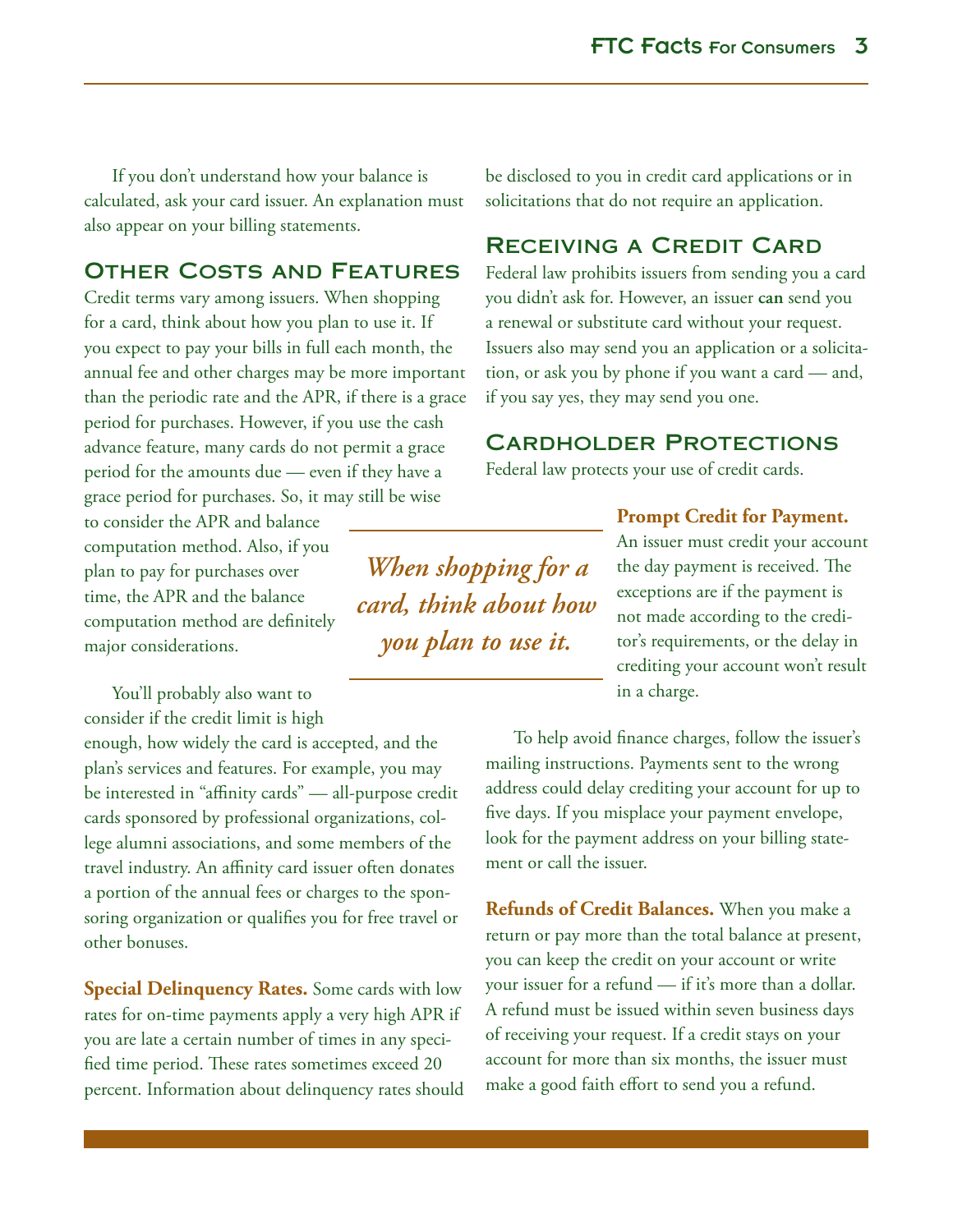**Errors on Your Bill.** Issuers must follow rules for promptly correcting billing errors. You'll get a statement outlining these rules when you open an account and at least once a year. In fact, many issuers include a summary of these rights on your bills.

If you find a mistake on your bill, you can dispute the charge and withhold payment on that amount while the charge is being investigated. The error might be a charge for the wrong amount, for something you didn't accept, or for an item that wasn't delivered as agreed. Of course, you still have to pay any part of the bill that's not in dispute, including finance and other charges.

If you decide to dispute a charge:

- Write to the creditor at the address indicated on your statement for "billing inquiries." Include your name, address, account number, and a description of the error.
- Send your letter soon. It must reach the creditor within 60 days after the first bill containing the error was mailed to you.

The creditor must acknowledge your complaint in writing within 30 days of receipt, unless the problem has been resolved. At the latest, the dispute must be resolved within two billing cycles, but not more than 90 days.

**Unauthorized Charges.** If your card is used without your permission, you can be held responsible for up to \$50 per card.

If you report the loss **before the card is used**, you can't be held responsible for any unauthorized charges. If a thief uses your card before you report it missing, the most you'll owe for unauthorized charges is \$50.

To minimize your liability, report the loss as soon as possible. Some issuers have 24-hour toll-free telephone numbers to accept emergency information. It's a good idea to follow-up with a letter to the issuer — include your account number, the date you noticed your card missing, and the date you reported the loss.

**Disputes about Merchandise or Services.** You can dispute charges for unsatisfactory goods or services. To do so, you must:

- have made the purchase in your home state or within 100 miles of your current billing address. The charge must be for more than \$50. (These limitations don't apply if the seller also is the card issuer or if a special business relationship exists between the seller and the card issuer.) and,
- **follow** first make a good faith effort to resolve the dispute with the seller. No special procedures are required to do so.

If these conditions don't apply, you may want to consider filing an action in small claims court.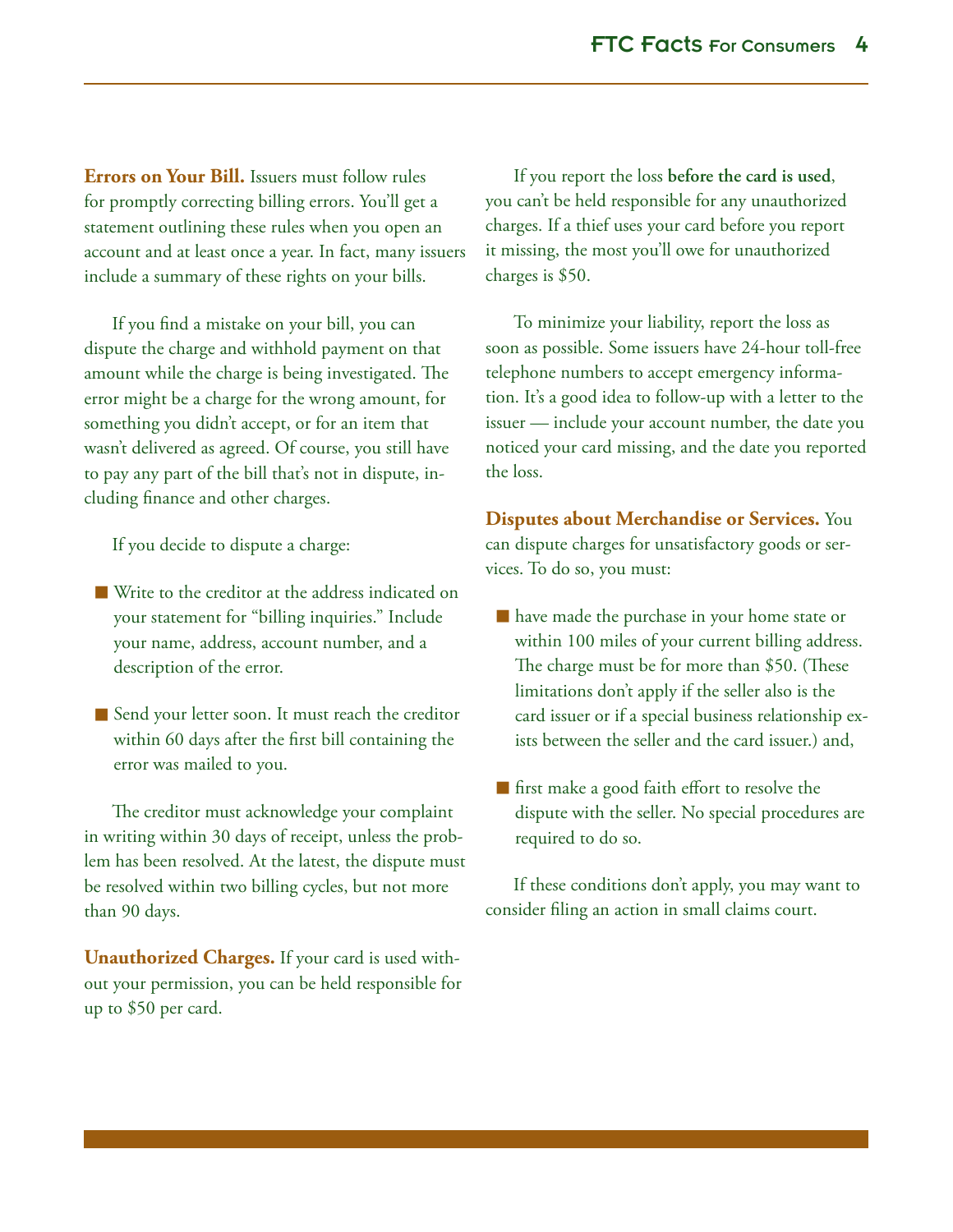# Shopping Tips

Keep these tips in mind when looking for a credit or charge card.

- Shop around for the plan that best fits your needs.
- Make sure you understand a plan's terms before you accept the card.
- Hold on to receipts to reconcile charges when your bill arrives.
- **Protect your cards and account numbers to** prevent unauthorized use. Draw a line through blank spaces on charge slips so the amount can't be changed. Tear up carbons.
- Keep a record in a safe place separate from your cards — of your account numbers, expiration dates and the phone numbers of each issuer to report a loss quickly.

■ Carry only the cards you think you'll use.

#### For More Information

Questions about a particular issuer should be sent to the agency with jurisdiction.

#### **National Banks**

Comptroller of the Currency Compliance Management, Mail Stop 7-5 Washington, DC 20219

#### **State Member Banks of the Reserve System**

Consumer and Community Affairs Federal Reserve Board  $20<sup>th</sup>$  & C Streets, NW Washington, DC 20551

#### **Federal Credit Unions**

National Credit Union Administration 1776 G Street, NW Washington, DC 20456

# **Non-Member Federally Insured Banks**

Office of Consumer Programs Federal Deposit Insurance Corporation 550 17<sup>th</sup> Street, NW Washington, DC 20429

# F**ederally Insured Savings and Loans, and Federally Chartered State Banks** Consumer Affairs Program Office of Thrift Supervision 1700 G Street, NW Washington, DC 20552

#### **Other Credit Card Issuers**

(includes retail/gasoline companies) Consumer Response Center Federal Trade Commission 600 Pennsylvania Avenue, NW Washington, DC 20580

The FTC works for the consumer to prevent fraudulent, deceptive, and unfair business practices in the marketplace and to provide information to help consumers spot, stop, and avoid them. To file a complaint or to get free information on consumer issues, visit ftc.gov or call toll-free, 1-877-FTC-HELP (1-877-382-4357); TTY: 1-866-653-4261. The FTC enters Internet, telemarketing, identity theft, and other fraud-related complaints into Consumer Sentinel, a secure, online database available to hundreds of civil and criminal law enforcement agencies in the U.S. and abroad.